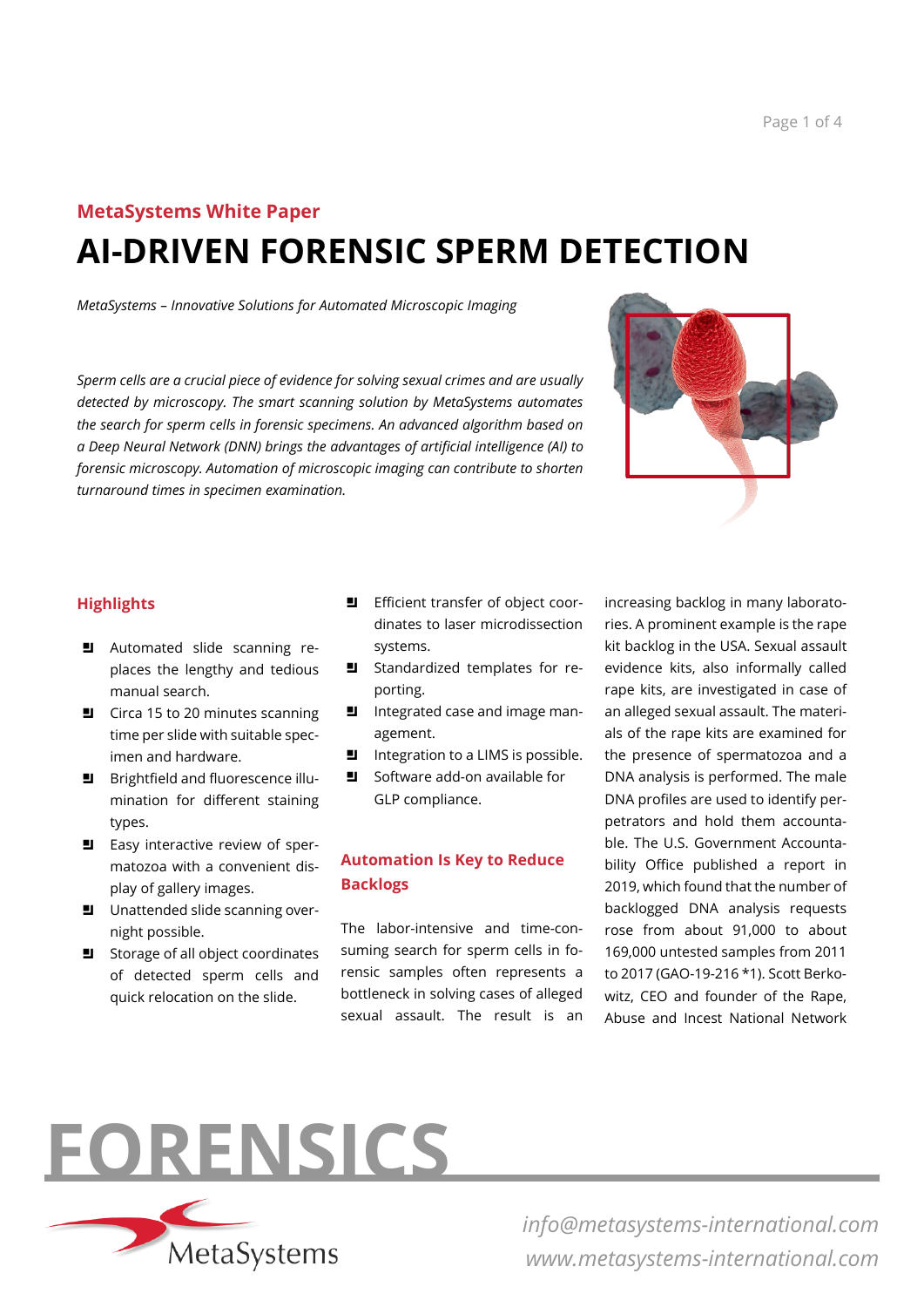(RAINN), was cited as follows in an article of The Washington Post: "I think the labs are doing a spectacular job, but they're drinking from a fire hose." (\*2). To overcome this critical situation, the U.S. Department of Justice has released a publication on National Best Practices for Sexual Assault Kits (NCJ 250384 \*3). One of the considerations listed in there is the incorporation of robotics and automation.

MetaSystems has more than 35 years' experience in automated slide imaging for medicine and life sciences. We provide a slide scanning solution to detect spermatozoa on microscope slides and offer automation technology on the microscopic examination of rape kits or vaginal swab smears. Automation can play a key role to keep up with increasing sample amounts. A fully motorized microscope can be operated with the Metafer software by MetaSystems.

For microscopic detection of spermatozoa in forensic samples, we have configured a scanning system operated by our Metafer software with the two illumination modes brightfield and fluorescence. Thus, the system supports three different staining techniques, i.e., Christmas Tree staining (Nuclear Fast Red/Picroindigocarmine), Baecchi stain (acid fuchsin and methylene blue), and commercial fluorescent staining kits. This allows you to process slides with different

staining types on the same scanning system.

#### **Artificial Intelligence Advances Microscopy Imaging**

To detect spermatozoa stained with a fluorescent staining kit, e.g., Sperm HY-LITER™ (Independent Forensics \*4), we use a machine learning approach. Developers configured an algorithm based on color, size, shape, and more features to detect sperm cells with a fully motorized microscope operated by our Metafer software.

In a study using mock sexual assault samples, human spermatozoa from vaginal swabs diluted 1:500 and mixed with blood, urine, and yeast were compared under manual observation and with a scanning system operated by the Metafer software. Spermatozoa counts agreed for 19 of 24 slides. Counts of three slides differed by only one spermatozoon. One slide had a difference of two spermatozoa and one slide had a difference of three spermatozoa (Moors and Frégeau, 2011 \*5). The study concluded that for the used mock sexual assault specimens the automated detection of human spermatozoa was reliable and reproducible with the Metafer operated scanning system.

On popular customer demand, we implemented one of the latest advancements of artificial intelligence to sperm-staining techniques in brightfield: deep learning. While the principles of deep learning are decadesold, the recent availability of big data and computation power has pushed deep learning to a breakthrough. Deep learning is already in our everyday life, and you use it to unlock your phone with your face or to translate the menu in a foreign country's restaurant. Deep learning also pushes the frontiers in medicine and life sciences.

MetaSystems uses Deep Neural Networks (DNNs) to solve even the most difficult image processing tasks. Finding spermatozoa in forensic specimens is one such challenge. DNNs learn from example images that are labeled by experts. During training, a DNN self-optimizes its predictions by comparing the predicted image label to the actual label given by the expert ("ground-truth"). This supervised learning strategy also allows to continuously measure the training progress of the DNN. After complete training, the DNN is tested on a set of previously unseen images that was set aside before the training (around 5 % of data). Our fully trained DNN correctly classified 99 % (937 out of 946) of images showing spermatozoa stained with Christmas Tree staining. Usually, police and crime labs validate the Metafer operated scanning systems on their own and do not make validation data available for the



*info@metasystems-international.com www.metasystems-international.com*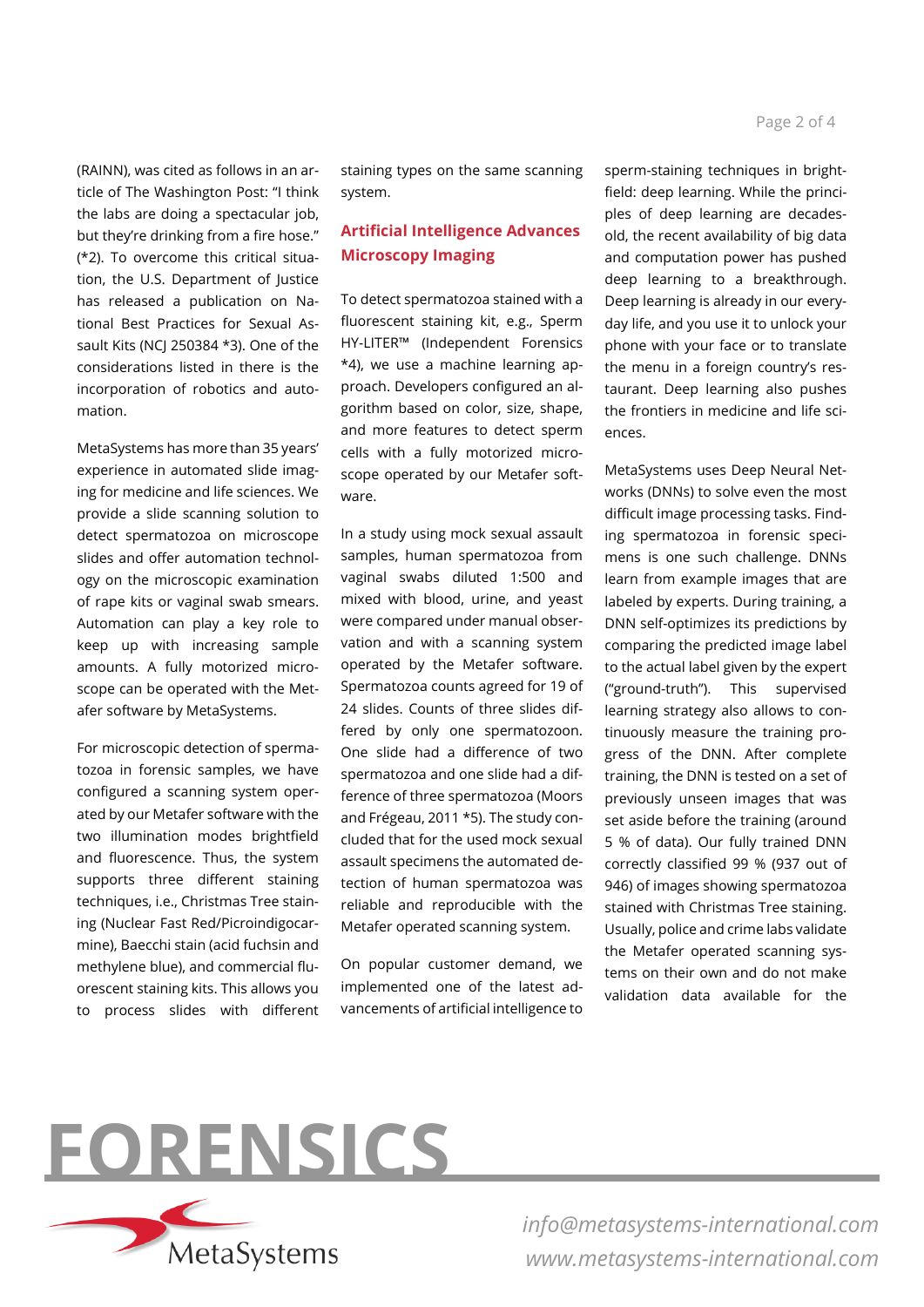public. However, we are happy to get you in touch with our existing customers.

**Artificial Intelligence** Enables a machine to mimic human behavior **Machine Learning Distinguishing features** engineered by human developer **Deep Learning Distinguishing** features acquired by Deep Neural Network (DNN)

*Figure 1: Deep learning is a subfield of artificial intelligence. A Deep Neural Network (DNN) optimizes its predictions by comparing the predicted image label to the actual label given by the expert. In this way, a DNN finds useful features for image discriminations without human interaction.*

The software module Metafer Sperm-Finder DNN can process forensic specimens stained with "Christmas Tree" (Nuclear Fast Red/Picroindigocarmine) or Baecchi (Acid Fuchsin/Methylene Blue) staining in brightfield illumination. A typical slide is scanned in 15 to 20 minutes. The software stores object coordinates of detected sperm cells and allows for easy relocation of cells on the slide. A suitable graphics card is required for DNN-based calculations.

## **Slide Capacity is Scalable to Specific Demands**

Systems operated with our Metafer software can be configured to meet the requirements of laboratories of different sizes. Different add-ons are available for small, medium, and large laboratories. If capacity requires 24/7 microscopy operation with the ability to prioritize urgent slides, we can provide an automated slide loader to feed the microscopic system. This allows for unattended slide scanning overnight or on weekends. With a scalable capacity from 8 up to 800 slides being automatically scanned, we support our customers in high-throughput applications.

### **Forensic Starch Particle Detection**

One way to prove that a condom was used in a sexual assault is to detect starch particles using light microscopy. Most latex condoms are coated with a thin layer of corn starch to prevent the latex sticking to itself, which makes the condom easier to unroll. When polarized light is used, the starch granules show the typical "Maltese cross" birefringence pattern when examined under the microscope.

Our colleagues are currently working on the incorporation of artificial intelligence to support the detection of starch granules in an automated microscope solution. Thereby, the detection of starch granules is a promising addition to the AI-based sperm detection in forensic samples that we already offer.

#### **Want to Know More?**

MetaSystems offers innovative solutions for automated microscopy imaging for numerous applications with brightfield and fluorescence illumination.

Would you like to know more about how MetaSystems uses artificial intelligence? Please contact us at **[info@metasystems.ai](mailto:info@metasystems.ai)**.

*This method is for Research Use Only and not to be used in diagnostic procedures.*

#### **Sources**

\*1 GAO-19-216; United States Government Accountability Office, Report to Congressional Requestors, Title: DNA Evidence DOJ Should Improve Performance Measurement and Properly Design Controls for Nationwide Grant Program; March 2019.

\*2 The Washington Post, 03/23/2019, [https://www.washingtonpost.com/crime](https://www.washingtonpost.com/crime-law/2019/03/23/nationwide-dna-testing-backlog-has-nearly-doubled-despite-billion-federal-funding/)[law/2019/03/23/nationwide-dna-testing](https://www.washingtonpost.com/crime-law/2019/03/23/nationwide-dna-testing-backlog-has-nearly-doubled-despite-billion-federal-funding/)[backlog-has-nearly-doubled-despite-bil](https://www.washingtonpost.com/crime-law/2019/03/23/nationwide-dna-testing-backlog-has-nearly-doubled-despite-billion-federal-funding/)[lion-federal-funding/](https://www.washingtonpost.com/crime-law/2019/03/23/nationwide-dna-testing-backlog-has-nearly-doubled-despite-billion-federal-funding/)

\*3 NCJ 250384. The National Institute of Justice is the research, development and evaluation agency of the U.S. Department of Justice. Title: National Best Practices for Sexual Assault Kits: A Multidisciplinary Approach.



*info@metasystems-international.com www.metasystems-international.com*